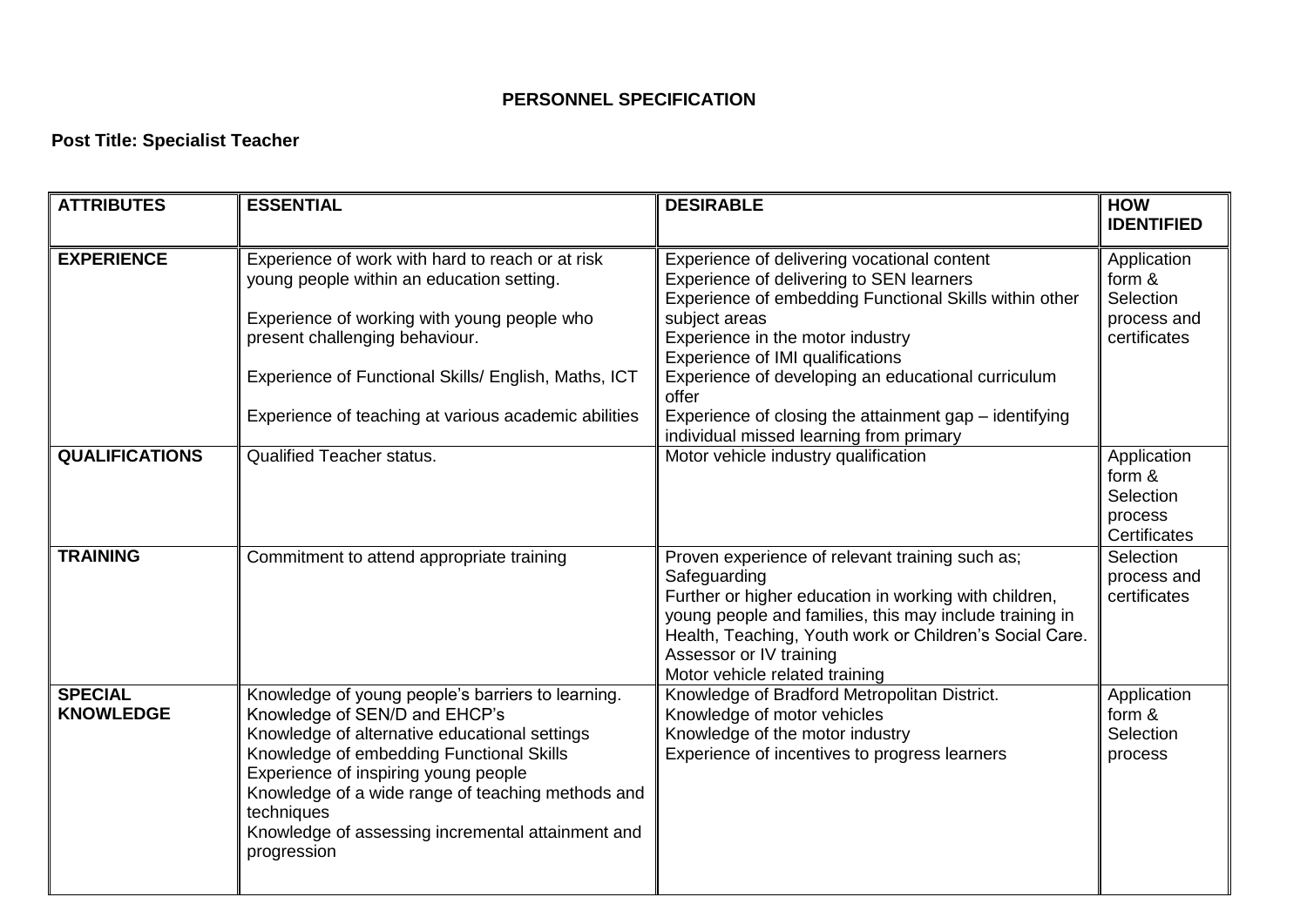| <b>ATTRIBUTES</b>                                            | <b>ESSENTIAL</b>                                                                                                                                                                                                                                                                                                                                                                                                                                                                                      | <b>DESIRABLE</b>                                                                                                                                                                 | <b>HOW</b><br><b>IDENTIFIED</b>                                                                              |
|--------------------------------------------------------------|-------------------------------------------------------------------------------------------------------------------------------------------------------------------------------------------------------------------------------------------------------------------------------------------------------------------------------------------------------------------------------------------------------------------------------------------------------------------------------------------------------|----------------------------------------------------------------------------------------------------------------------------------------------------------------------------------|--------------------------------------------------------------------------------------------------------------|
| <b>CIRCUMSTANCES</b><br><b>PERSONAL</b>                      | Must be legally entitled to work in the UK.<br>No contra-indications in personal background or<br>criminal record indicating unsuitability to work with<br>children/young people/vulnerable clients<br>(DBS check required as appropriate)<br>JAMES will assess you are not prohibited on the<br><b>Teacher Service Restrictions list</b>                                                                                                                                                             | Access to vehicle on daily basis - must be licensed and<br>appropriately insured (e.g. business use)<br>Car driver desirable.                                                    | Selection<br>process.<br>Sight of<br>appropriate<br>documentation<br>as specified in<br>interview<br>letter. |
| <b>DISPOSITION-</b><br><b>ADJUSTMENT/</b><br><b>ATTITUDE</b> | Flexibility and ability to respond positively to difficult<br>situations as and when they arise.<br>Resilient to the pressures of working with at-risk,<br>challenging and SEN learners.<br>Ability to work co-operatively in a team.<br>Able to motivate oneself<br>Ability to inspire young people and colleagues<br>Ability to deliver projects and set outcomes<br>associated with the role                                                                                                       | Willingness to work outside office hours<br>Willingness to be part of wider JAMES projects                                                                                       | Selection<br>process                                                                                         |
| <b>PRACTICAL +</b><br><b>INTELLECTUAL</b><br><b>SKILLS</b>   | Strong communication skills both written and verbal<br>as demonstrated by an ability to form positive<br>partnerships with other professionals, colleagues,<br>partners and young people.<br>Ability to use I.T systems.<br>Good planning and organisational skills.<br>Ability to contribute to the development of JAMES<br>Excellent time management skills.<br>The ability to complete reports and registers<br>Ability to understand, adapt and build on the<br>strengths of the JAMES staff team | Ability to instil a love of learning and what it can achieve<br>Ability to use different methodologies in achieving<br>organisational improvements, such as; Theory of<br>Change | Application<br>form &<br>Selection<br>process                                                                |